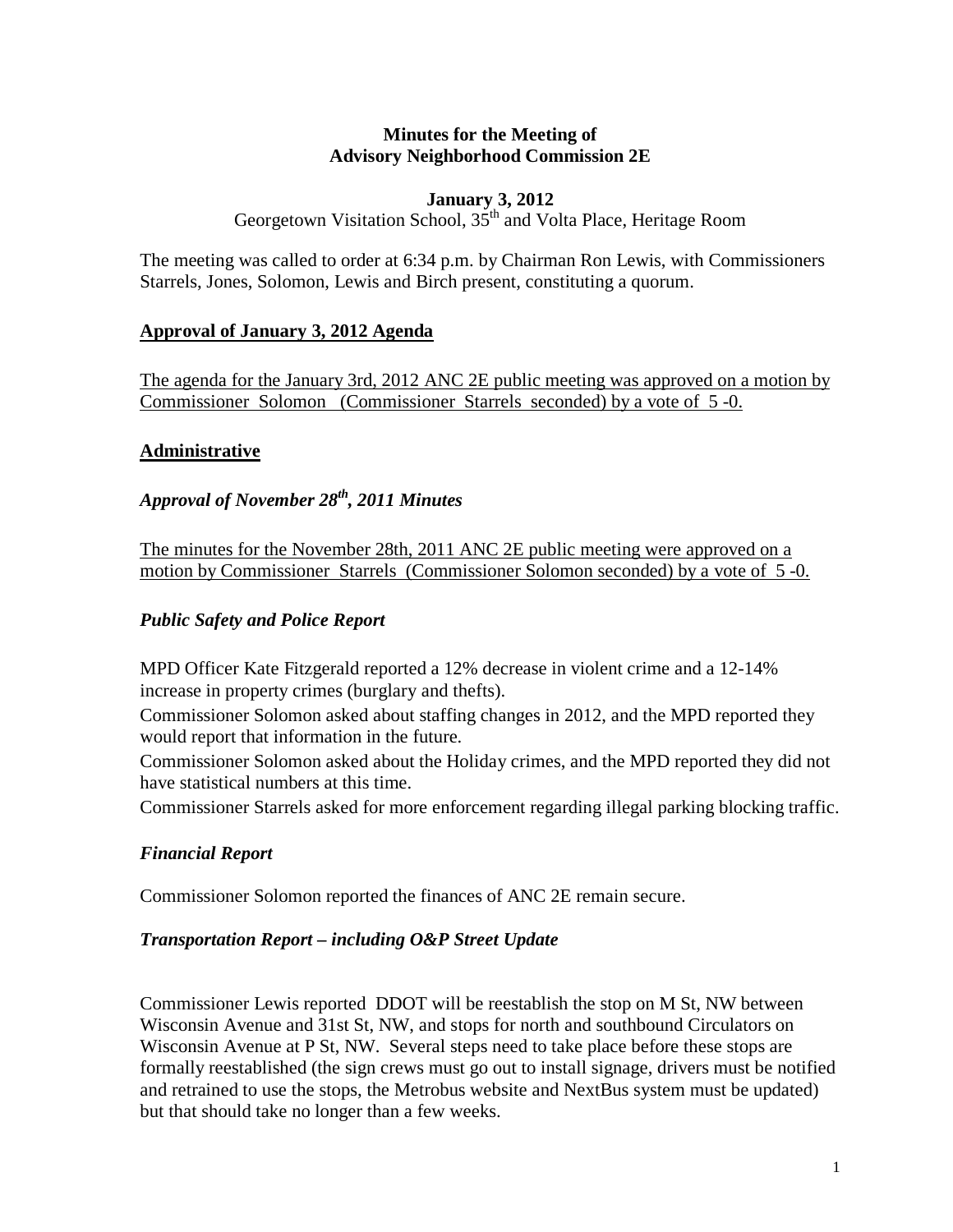After making the change in October 2011, DDOT studied the on-time performance of the route, compared it to data from a year ago, and found there was a small improvement in performance. However, when weighed against sacrificing rider convenience, DDOT does not think the small gain in operating performance justifies eliminating the stops.

#### Regarding O&P street renovation:

Commissioner Solomon reported the project is on time, and the Community is fortunate to have the upgraded infrastructure.

Commissioner Jones reported the contractor stated the center running rails are in poor condition, and they are unable to salvage the entire rail below the top face. In order to repair the rail and all infrastructure connections to the rail, this is causing a shift in the budget. The contractor hopes to have the first cobblestone street completely finished by the end of January 2012.

#### *Public Works*

Commissioner Jones commended the DPW Leaf Collection Crew and supervisor on a job well done. If there is still any remaining work to be done, please notify Commissioner Jones. The Lead SWEEP Inspector for Ward 2 has been nominated for the Cafritz Award. DPW SWEEP Inspections are planning to increase their patrols in the early morning hours ahead of the trash collection crews.

Holiday trees and wreaths will be picked up curbside from January 3 to January 14. Remove all decorations and place the greenery in the treebox space in front of your home between Monday, January 2, and Monday, January 9. Please do not put the trees in plastic or cloth bags. Trees collected between January 3 and 14 will be recycled. Any trees not collected by January 14 should be set out with your trash to be picked up as space in the trash trucks allows over the following weeks.

#### *Officers and areas of particular interest in 2012*

Commissioner Birch made a motion to approve the ANC2E Officers' positions and ANC2E Commissioners areas of particular interest for the year 2012. Commissioner Solomon seconded the motion. The motion was approved by a vote of 5-0

#### **ANC2E Officers 2012**

Commissioner Ron Lewis – Chair Commissioner Bill Starrels – Vice-Chair Commissioner Ed Solomon – Treasurer Commissioner Jake Sticka - Secretary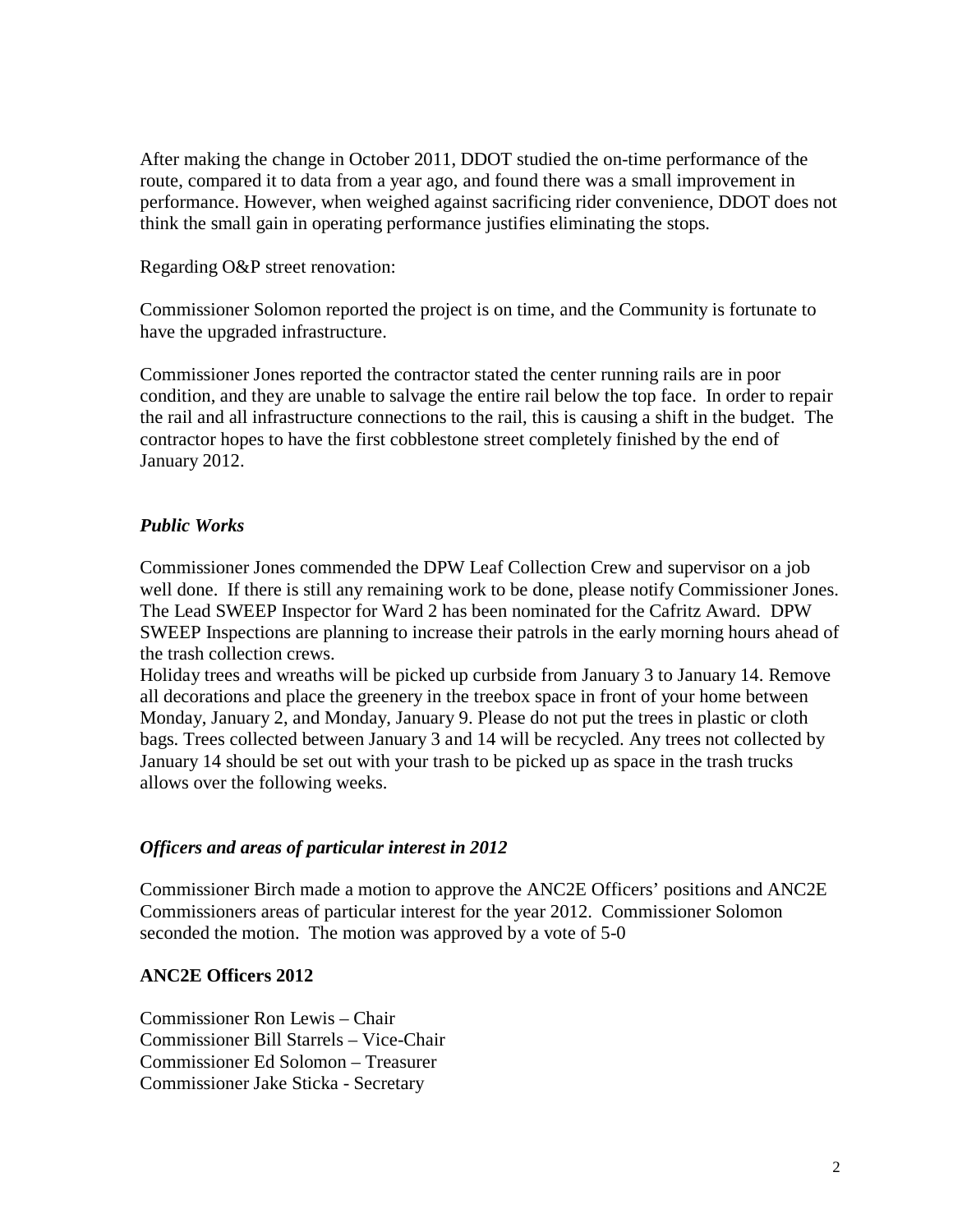In accordance with the ANC2E by-laws, Commissioners Tom Birch and Ed Solomon are designated Vice-Chairs as well.

#### **ANC2E Commissioners' areas of particular interest for 2012**

Designation of areas of Commissioners' particular interests for 2012

Commissioners Bill Starrels and Tom Birch to be Liaisons for ABC (Alcoholic Beverage Control) matters;

Commissioner Ed Solomon to be Liaison for Public Safety matters;

Commissioners Tom Birch and Jeff Jones to be Liaisons for Historic Preservation and Zoning matters;

Commissioners Ron Lewis, Bill Starrels and Jake Sticka to be Liaisons for Transportation matters;

Commissioner Charles Eason to be Liaison for WASA matters;

Commissioner Jeff Jones to be liaison for DPW matters;

Commissioner Bill Starrels to be the ANC2E-designated nonvoting member of the board of the directors of the Georgetown Business Improvement District;

Commissioners Bill Starrels and Charles Eason, as alternate, to be Liaisons to the Georgetown Business Association;

Commissioners Charles Eason and Tom Birch to be Liaisons to Tudor Place;

Commissioners Ed Solomon, Jake Sticka, Jeff Jones, Ron Lewis and Bill Starrels to be Liaisons for community and university relations; and

Commissioner Charles Eason to be Liaison for Library matters.

#### *2012 meeting dates*

Unless otherwise notified, the public meeting will be held on Monday evenings at 6:30 p.m. at Georgetown Visitation School, 35<sup>th</sup> Street at Volta Place, in the Main Building. In weeks in which Monday is a federal and D.C. holiday, the public meeting will be held on Tuesday.

In the event the D.C. government is closed because of snow or other unexpected causes on a day on which an ANC 2E meeting is scheduled, the ANC 2E meeting will be held on the next weekday evening unless notice is otherwise given on the ANC 2E website.

2012 ANC 2E public meeting schedule: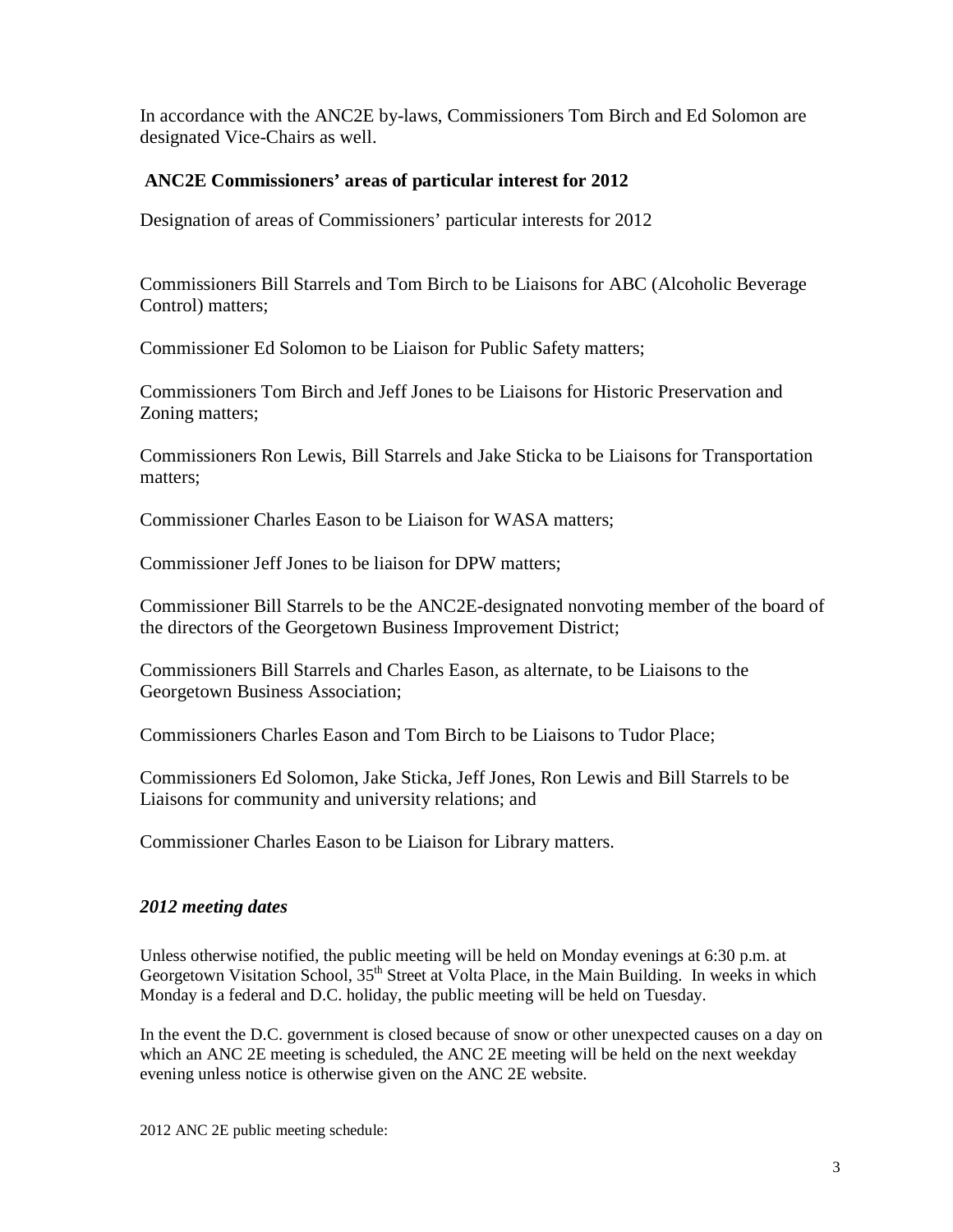January 3 (Tuesday) January 30 February 27 April 2 April 30 June 4 July 2 **No scheduled meeting until September** September 4 (Tuesday) October 1 October 29 December 3

The meeting information and dates for ANC 2E meetings during 2012 were approved on a motion by Commissioner Starrels (Commissioner Birch seconded) by a vote of 5 -0.

#### **Standing resolutions**

## *ANC 2E website*

Commissioner Lewis made a motion as follows (Commissioner Jones seconded) which was approved by a vote of 5-0:

During 2012, ANC 2E will be continuing to revise and update its website. ANC 2E bylaws, agendas, minutes, budgets, meeting dates, and Commissioner Lewis's recusal policy as included on the website remain in effect, but other matters on the website should be treated as not in effect pending completion of the review and updating process.

#### *Security Trust Fund*

Commissioner Solomon made a motion as follows (Commissioner Jones seconded) which was approved by a vote of 5-0:

Resolved, that this Commission approves the ANC's participation in the Advisory Neighborhood Commission Security Fund and authorizes the Treasurer to pay the \$25 fee for the period January 1, 2012 through December 31, 2012. The Chair and Secretary are authorized to execute the requisite agreement.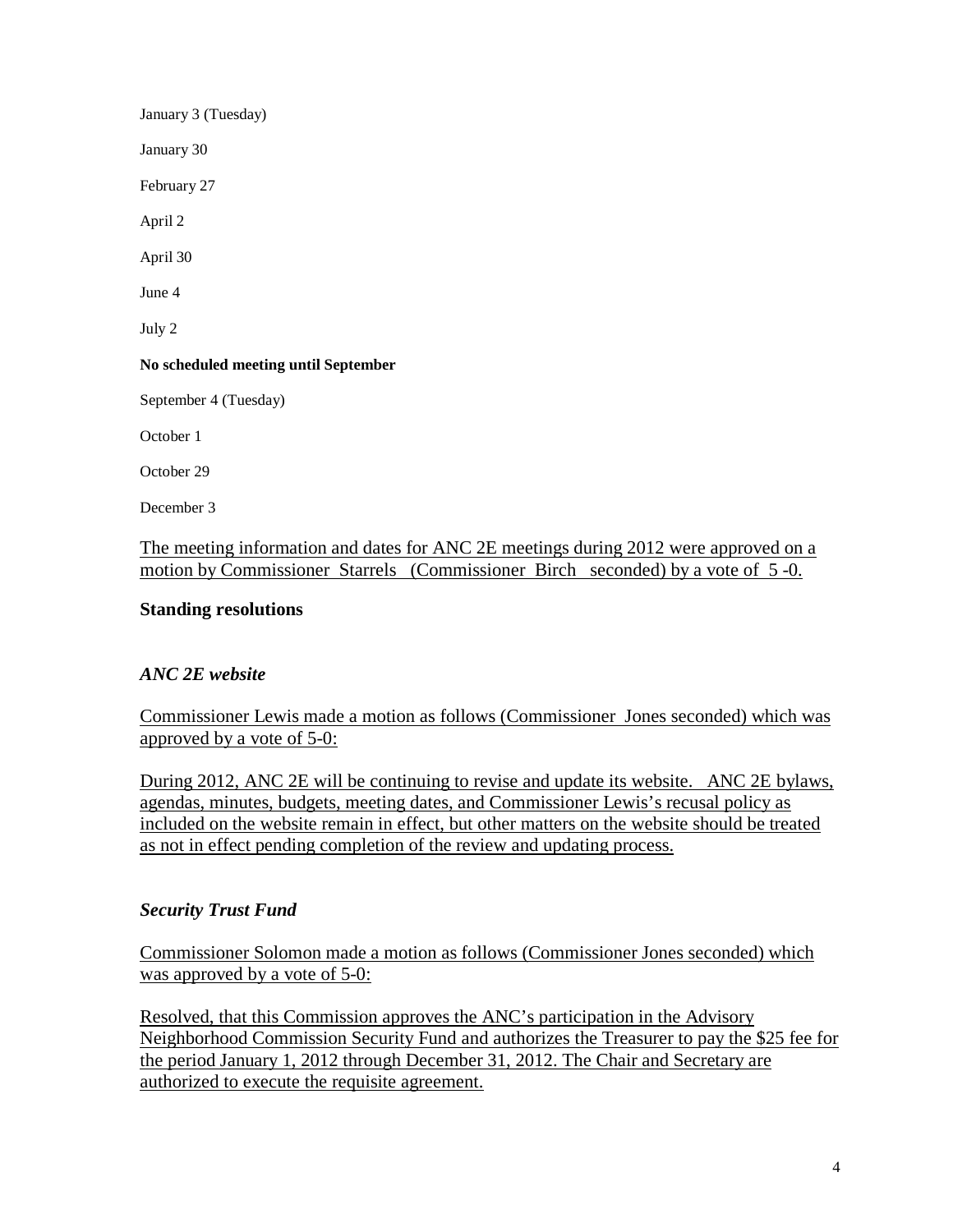## **Community Comment**

Commissioner Solomon reported a concern regarding the building that collapsed in the 1400 block of Wisconsin Avenue, and if the front façade is safe. Further investigation with DCRA is planned.

Ruth Werner reported that the DC Council is back in session and the Historic Preservation Bill is up for its first reading. As of January 1, 2012 the new Ward boundaries are in effect.

## **New Business**

## *West Power Plant update – GSA plans and procedures for disposition*

Tim Sheckler of the General Services Administration reported his office is responsible for disposing of Federal Government property in the National Capital Region. Currently, there is a market and environmental analysis being completed for the West Power Plant at  $29<sup>th</sup>$  and K Streets, NW, and the property is expected to be marketed for public auction by spring of 2012 and sold by the end of summer 2012. The award is to go to the highest bidder. The property is currently unzoned, and the GSA is not planning to evaluate potential uses of the property. A public scoping meeting is planned on Jan.  $26<sup>th</sup>$  2012, place and time to be determined

## *Friends of Volta Park designated as the official community representative for Volta Park*

Commissioner Lewis made a motion to designate the Friends of Volta Park as the official community representative for Volta Park (Commissioner Birch seconded) The motion passed by a vote of 5-0

## *GU Campus plan update*

Commissioner Lewis made a motion as follows (Commissioner Jones seconded) which was adopted by a vote of 5-0:

ANC 2E approves and ratifies all filings, testimony and other actions to date by ANC 2E or on behalf of ANC 2E by ANC 2E Commissioners Lewis, Solomon, Starrels or Jones with respect to the Georgetown University 2010-2020 Campus Plan in proceedings before the D.C. Zoning Commission, Z.C. Case No. 10-32, and confirms that such filings, testimony and actions reflect the position of ANC 2E. ANC 2E authorizes ANC 2E Chair Lewis, or in his absence ANC 2E Vice Chair Starrels or Vice Chair Solomon, to file on behalf of ANC 2E, directly or through counsel, such proposed findings of fact, conclusions of law and conditions in those proceedings, either as a separate ANC 2E filing or together with one or more other parties, as he or they believe to be warranted in light of the record in the proceedings and the ANC 2E position.

## *Safeway*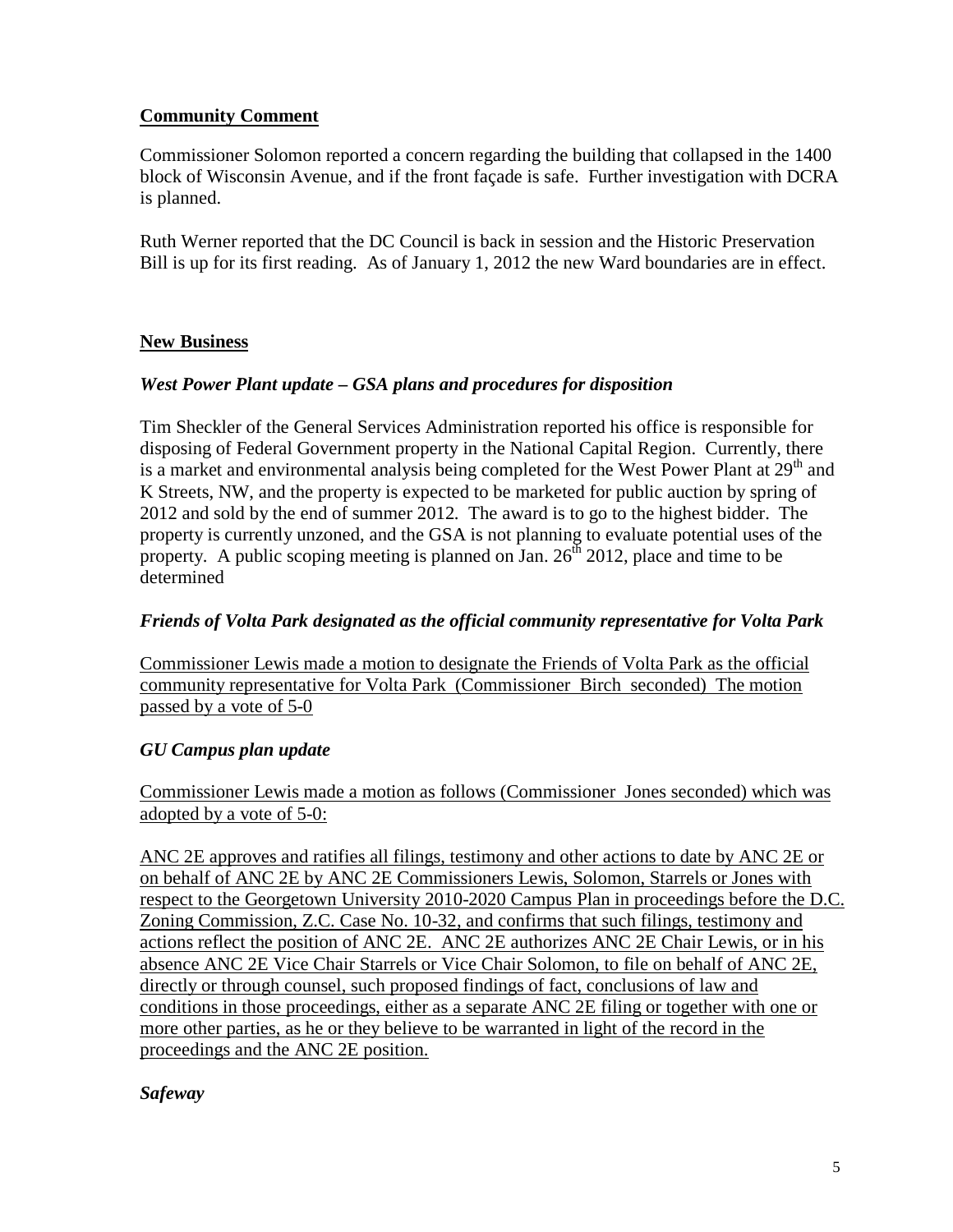Safeway representative, Craig Muckle reported that the fence screening which appeared to be a billboard for the general contractor, has been removed and replaced with tennis court (nonadvertising) screening.

Mr. Muckel reported there is room for making a curb cut for three lanes for exiting and entering the grocery store. DDOT is evaluating if the impacts of a proposed curb cut. A discussion ensued between the community and the Commissioners regarding this. Mr. Muckle said in response to a question that there was no need for a motion of support at this time.

## **Old Georgetown Board**

Commissioner Birch chaired the meeting for consideration of the following OGB-related matters.

# PRIVATE PROJECTS:

## 1. **SMD 01, 1738 Wisconsin Avenue, NW, OG 12-026** (HPA 12-053)

A representative from the property spoke about their proposal to for a 2-story rear addition. After discussion between Commissioners and the representative, Commissioner Solomon made the following motion (Commissioner Birch seconded), which passed by a vote of: 4-0

ANC2e is has no objections to the changes presented.

## 2. **SMD 02, 1669 Wisconsin Avenue, NW, OG 12-071** (HPA 12-124)

A representative from the property spoke about their proposal to make alterations to window, awning and blade sign. After discussion between Commissioners and the representative, Commissioner Birch made the following motion (Commissioner Solomon seconded), which passed by a vote of 3-0 and 1 abstain :

ANC2e is mindful of the historic nature of this row of buildings in Book Hill and encourages the OGB to take into account those historic preservation matters in this project. The ANC2e favors business proposed at this location and encourages all those involved to proceed with an activity that is least disruptive and takes maximum advantage of the interior space available to the business.

## **3. SMD 03, 3254 O Street, NW, OG 11-162** (HPA 11-255)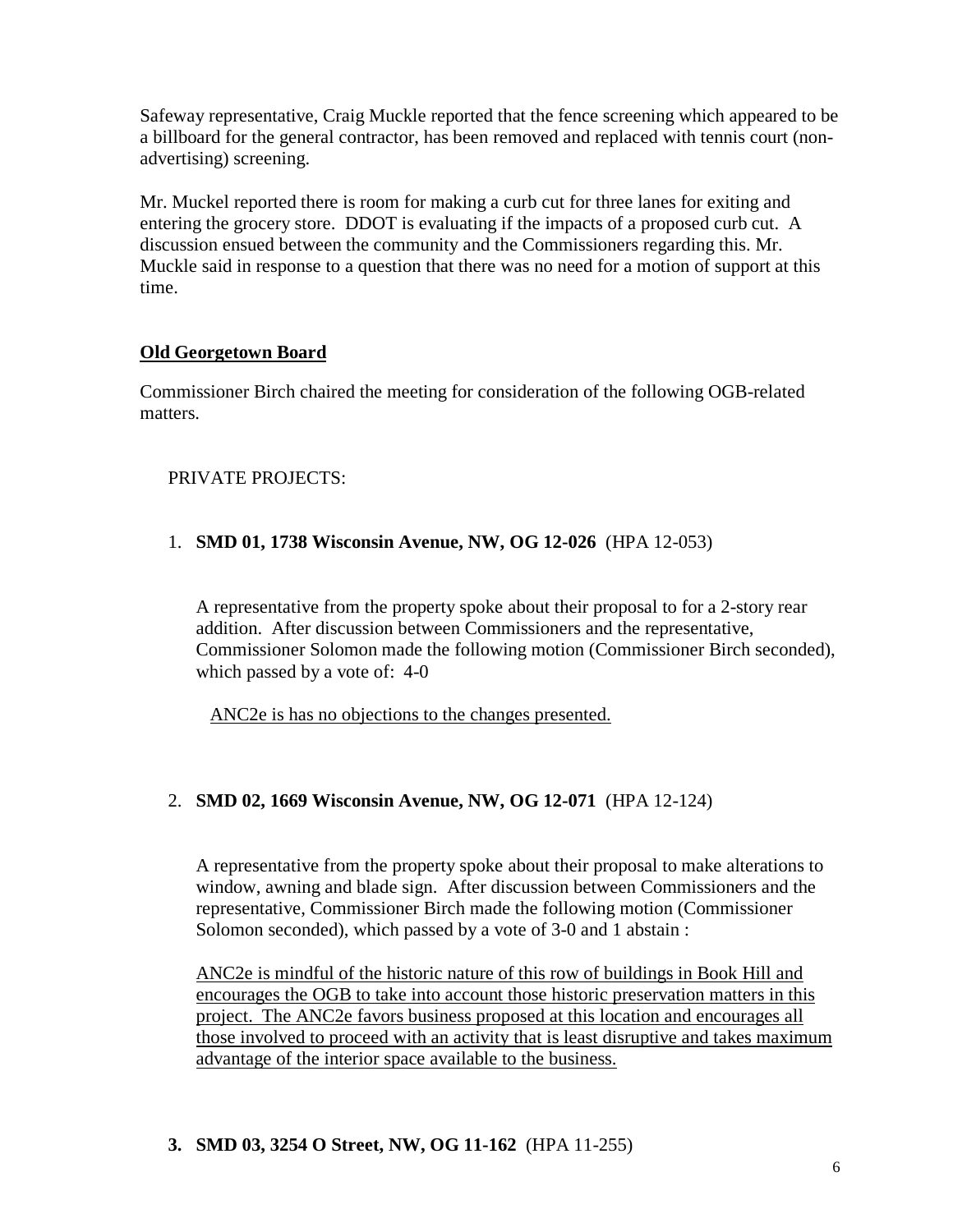A representative from the property spoke about their proposal to demolish and reconstruct a garage with an enlarged footprint. After discussion between Commissioners and the representative, Commissioner Jones made the following motion (Commissioner Birch seconded), which passed by a vote of 4-0:

ANC2e strongly objects to the concept as proposed. The concept damages the historical character of this alleyway which contains service structures. The massing is too large. The design of the trellis/walkway between two buildings on this property further changes the entire historic character of the entire lot, and fragments the current open garden structure. We find the trellis/walkway to be unprecedented and unusual, and seriously erodes the historic character of the main house, as well as from the service structure.

Zoning relief is likely to be required for this proposal. This design proposal takes an unusually high number of technical steps to minimally gain zoning relief. ANC 2E requests these technical design factors be considered so possible zoning relief is not mitigated. Under no circumstances should the garage dwelling be used for residential purposes.

#### 4. **SMD 03, 3254 O Street, NW, OG 12-083** (HPA 12-137)

A representative from the property spoke about their proposal to make alterations to the rear of main house and remove the chimney. After discussion between Commissioners and the representative, Commissioner Jones made the following motion (Commissioner Solomon seconded), which passed by a vote of 4-0:

ANC2e has no objection to the concept as proposed.

## **5. SMD 03, 1432 Wisconsin Avenue, NW, OG 12-025** (HPA 12-041)

Neither the applicant nor any representative presented their proposal for sign and a rolling grille. After discussion between Commissioners**,** Commissioner Jones made the following motion (Commissioner Starrels seconded), which passed by a vote of 4-0:

ANC 2E, in the absence of a presentation before our body, objects to the concept as proposed of the rolling grille because it is contrary to the historical nature of the neighborhood.

#### 6. **SMD 03, 1510 Wisconsin Avenue, NW, OG 12-082** (HPA 12-136)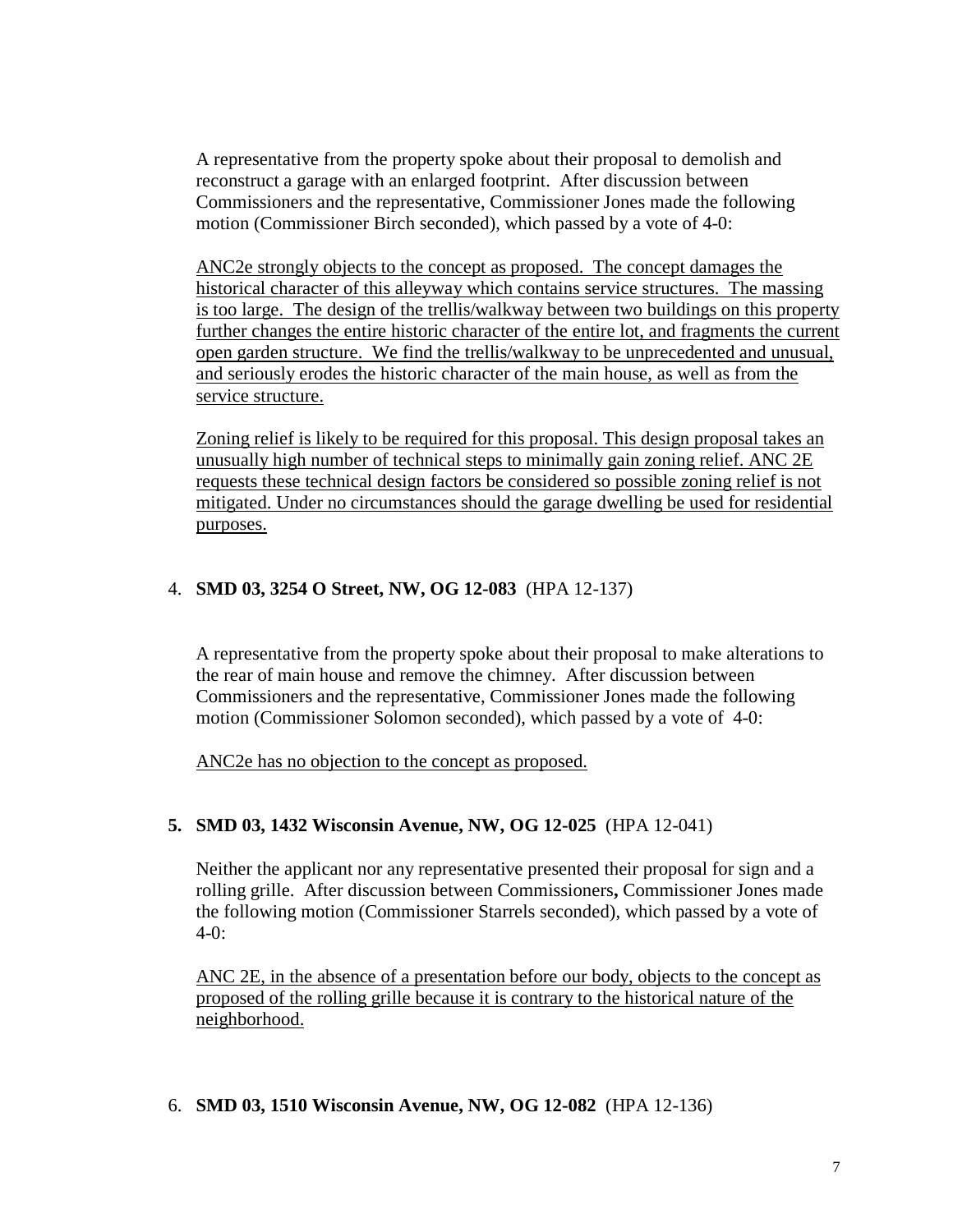A representative from the property spoke about their proposal to make alterations to storefront, and sign scheme. After discussion between Commissioners and the representative, Commissioner Jones made the following motion (Commissioner Birch seconded), which passed by a vote of :

ANC2e objects to the concept as proposed due to the awning not meeting HPO Standards. It is noted in Chapter 25 of Historic Preservation Offices Standards for Signs Awnings Marquees, the following:

 An awning shall not be designed as a continuous element that spans multiple storefronts, window openings, or door openings. An awning shall relate to and fit within the masonry opening or frame of the storefront, window, or door where it is located. An awning shall maintain a minimum clearance of eight (8) feet above the ground.

ANC2e supports two separate awnings within the two separate windows.

## 7. **SMD 05, 3288 M Street, NW, OG 12-073** (HPA 12-126)

A representative from the property spoke about their proposal regarding a deck. After discussion between Commissioners and the representative, Commissioner Starrels made the following motion (Commissioner Birch seconded), which passed by a vote of  $4-0$ :

ANC2e has no objection to the plans as submitted.

#### 8. **SMD 05, 2810-12 Pennsylvania Avenue, NW**, **OG 12-014** (HPA 12-014)

A representative from the property spoke about their proposal to add rear addition with basement, replace windows, signs and awnings. After discussion between Commissioners and the representative, Commissioner Starrels made the following motion (Commissioner Birch seconded), which passed by a vote of :

ANC2e appreciates the presentation. The ANC2e favors Awning choice #3. The glass vestibule is very well done and adds character to an otherwise indescript building. ANC2e likes the project overall.

**At 9:30 p.m., with no further matters on the agenda, Commissioner Lewis moved (Commissioner Solomon seconded) to adjourn this public session of ANC 2E. The motion passed unanimously.**